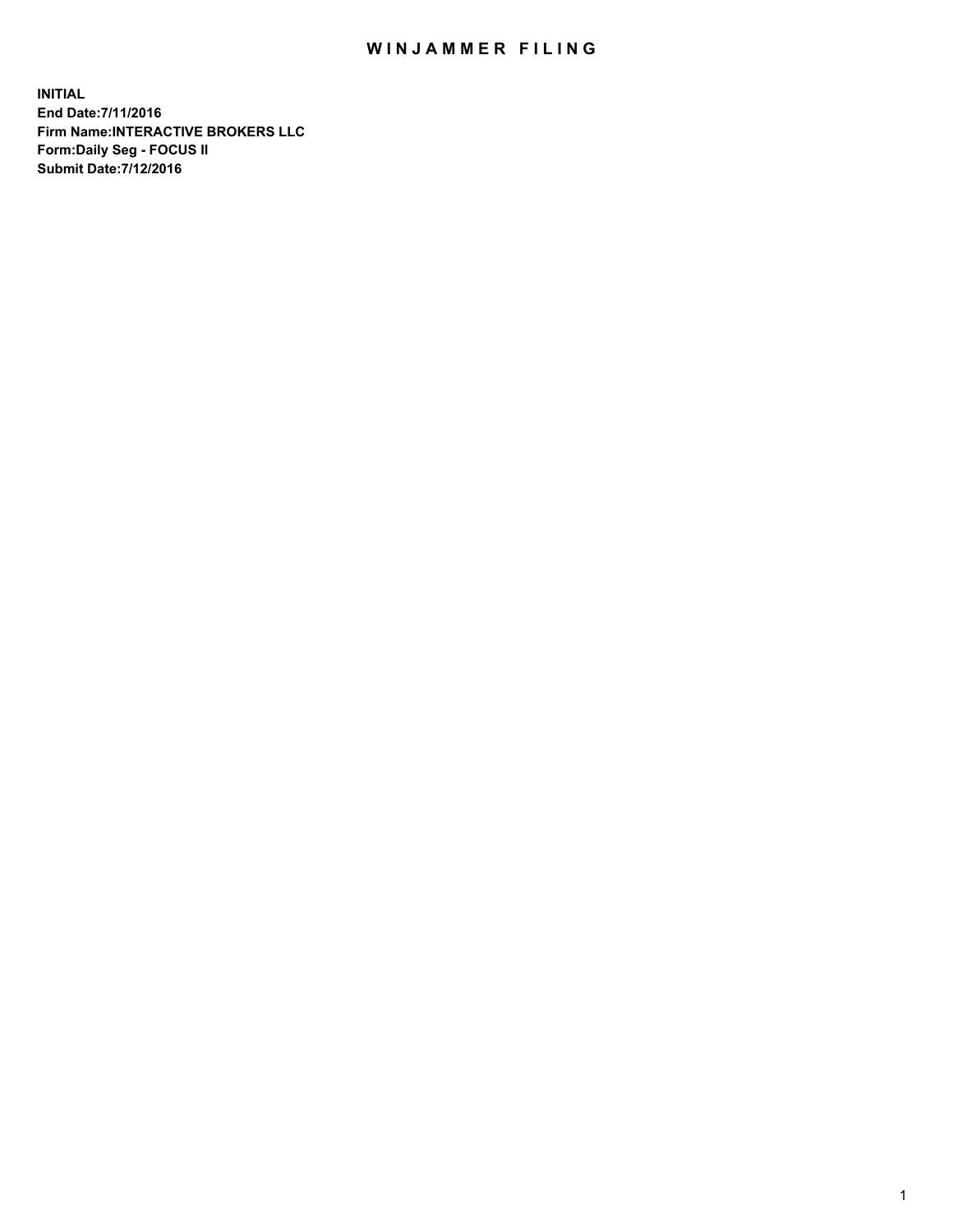## **INITIAL End Date:7/11/2016 Firm Name:INTERACTIVE BROKERS LLC Form:Daily Seg - FOCUS II Submit Date:7/12/2016 Daily Segregation - Cover Page**

| Name of Company<br><b>Contact Name</b><br><b>Contact Phone Number</b><br><b>Contact Email Address</b>                                                                                                                                                                                                                          | <b>INTERACTIVE BROKERS LLC</b><br>James Menicucci<br>203-618-8085<br>jmenicucci@interactivebrokers.c<br>om |
|--------------------------------------------------------------------------------------------------------------------------------------------------------------------------------------------------------------------------------------------------------------------------------------------------------------------------------|------------------------------------------------------------------------------------------------------------|
| FCM's Customer Segregated Funds Residual Interest Target (choose one):<br>a. Minimum dollar amount: ; or<br>b. Minimum percentage of customer segregated funds required:%; or<br>c. Dollar amount range between: and; or<br>d. Percentage range of customer segregated funds required between:% and%.                          | $\overline{\mathbf{0}}$<br>0<br>155,000,000 245,000,000<br>0 <sub>0</sub>                                  |
| FCM's Customer Secured Amount Funds Residual Interest Target (choose one):<br>a. Minimum dollar amount: ; or<br>b. Minimum percentage of customer secured funds required:%; or<br>c. Dollar amount range between: and; or<br>d. Percentage range of customer secured funds required between:% and%.                            | $\overline{\mathbf{0}}$<br>$\overline{\mathbf{0}}$<br>80,000,000 120,000,000<br>00                         |
| FCM's Cleared Swaps Customer Collateral Residual Interest Target (choose one):<br>a. Minimum dollar amount: ; or<br>b. Minimum percentage of cleared swaps customer collateral required:% ; or<br>c. Dollar amount range between: and; or<br>d. Percentage range of cleared swaps customer collateral required between:% and%. | $\overline{\mathbf{0}}$<br>$\overline{\mathbf{0}}$<br>0 <sub>0</sub><br><u>00</u>                          |

Attach supporting documents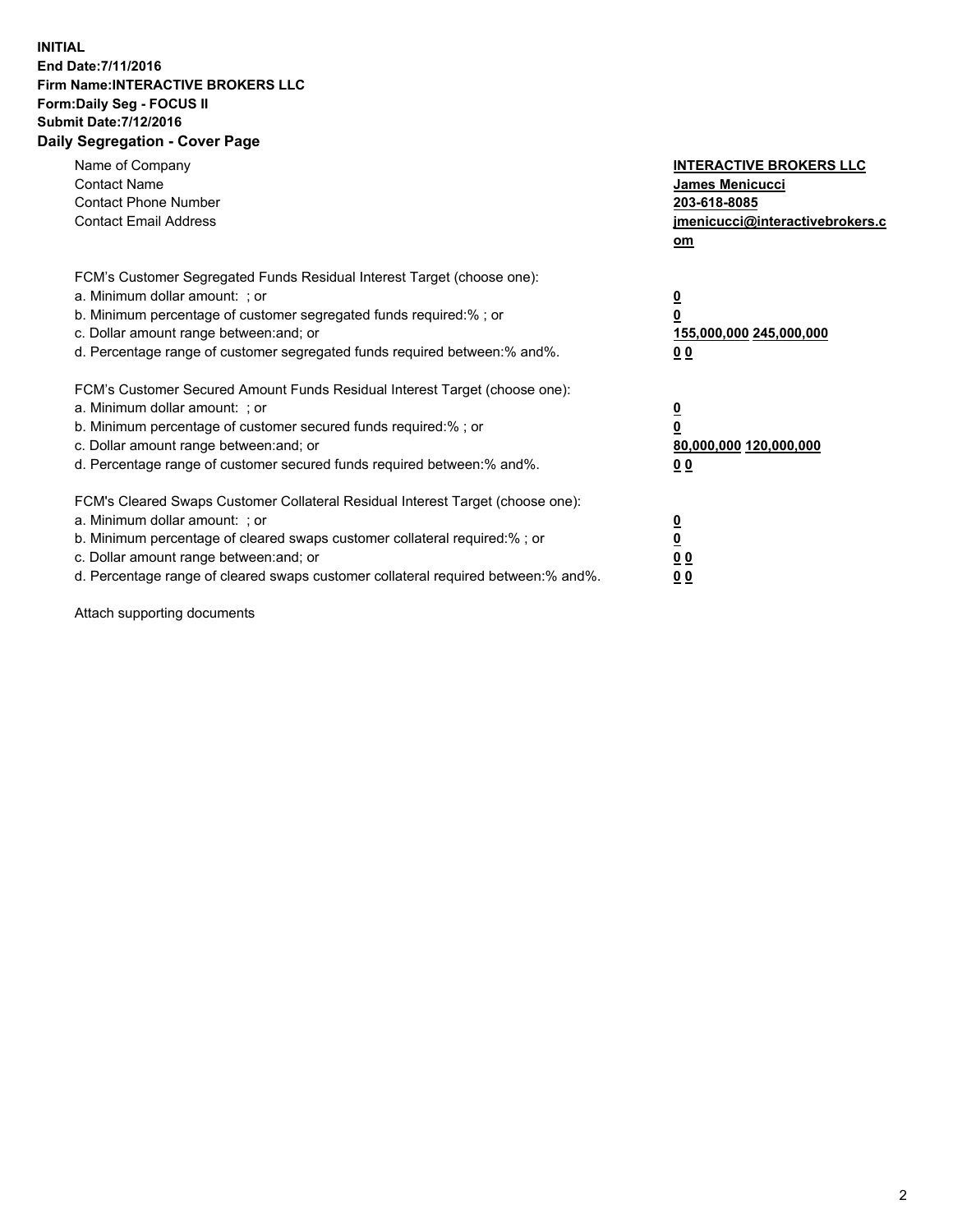## **INITIAL End Date:7/11/2016 Firm Name:INTERACTIVE BROKERS LLC Form:Daily Seg - FOCUS II Submit Date:7/12/2016 Daily Segregation - Secured Amounts**

|     | Daily Ocglegation - Occarea Anioants                                                        |                                   |
|-----|---------------------------------------------------------------------------------------------|-----------------------------------|
|     | Foreign Futures and Foreign Options Secured Amounts                                         |                                   |
|     | Amount required to be set aside pursuant to law, rule or regulation of a foreign            | $0$ [7305]                        |
|     | government or a rule of a self-regulatory organization authorized thereunder                |                                   |
| 1.  | Net ledger balance - Foreign Futures and Foreign Option Trading - All Customers             |                                   |
|     | A. Cash                                                                                     | 334,748,292 [7315]                |
|     | B. Securities (at market)                                                                   | $0$ [7317]                        |
| 2.  | Net unrealized profit (loss) in open futures contracts traded on a foreign board of trade   | 12,082,348 [7325]                 |
| 3.  | Exchange traded options                                                                     |                                   |
|     | a. Market value of open option contracts purchased on a foreign board of trade              | 577,273 [7335]                    |
|     | b. Market value of open contracts granted (sold) on a foreign board of trade                | -162,226 [7337]                   |
| 4.  | Net equity (deficit) (add lines 1. 2. and 3.)                                               | 347,245,687 [7345]                |
| 5.  | Account liquidating to a deficit and account with a debit balances - gross amount           | 130,933 [7351]                    |
|     | Less: amount offset by customer owned securities                                            | 0 [7352] 130,933 [7354]           |
| 6.  | Amount required to be set aside as the secured amount - Net Liquidating Equity              | 347,376,620 [7355]                |
|     | Method (add lines 4 and 5)                                                                  |                                   |
| 7.  | Greater of amount required to be set aside pursuant to foreign jurisdiction (above) or line | 347,376,620 [7360]                |
|     | 6.                                                                                          |                                   |
|     | FUNDS DEPOSITED IN SEPARATE REGULATION 30.7 ACCOUNTS                                        |                                   |
| 1.  | Cash in banks                                                                               |                                   |
|     | A. Banks located in the United States                                                       | 4,100,000 [7500]                  |
|     | B. Other banks qualified under Regulation 30.7                                              | 0 [7520] 4,100,000 [7530]         |
| 2.  | Securities                                                                                  |                                   |
|     | A. In safekeeping with banks located in the United States                                   | 370,638,820 [7540]                |
|     | B. In safekeeping with other banks qualified under Regulation 30.7                          | 0 [7560] 370,638,820 [7570]       |
| 3.  | Equities with registered futures commission merchants                                       |                                   |
|     | A. Cash                                                                                     | $0$ [7580]                        |
|     | <b>B.</b> Securities                                                                        | $0$ [7590]                        |
|     | C. Unrealized gain (loss) on open futures contracts                                         | $0$ [7600]                        |
|     | D. Value of long option contracts                                                           | $0$ [7610]                        |
|     | E. Value of short option contracts                                                          | 0 [7615] 0 [7620]                 |
| 4.  | Amounts held by clearing organizations of foreign boards of trade                           |                                   |
|     | A. Cash                                                                                     | $0$ [7640]                        |
|     | <b>B.</b> Securities                                                                        | $0$ [7650]                        |
|     | C. Amount due to (from) clearing organization - daily variation                             | $0$ [7660]                        |
|     | D. Value of long option contracts                                                           | $0$ [7670]                        |
|     | E. Value of short option contracts                                                          | 0 [7675] 0 [7680]                 |
| 5.  | Amounts held by members of foreign boards of trade                                          |                                   |
|     | A. Cash                                                                                     | 80,531,856 [7700]                 |
|     | <b>B.</b> Securities                                                                        | $0$ [7710]                        |
|     | C. Unrealized gain (loss) on open futures contracts                                         | 7,831,856 [7720]                  |
|     | D. Value of long option contracts                                                           | 577,273 [7730]                    |
|     | E. Value of short option contracts                                                          | -162,226 [7735] 88,778,759 [7740] |
| 6.  | Amounts with other depositories designated by a foreign board of trade                      | 0 [7760]                          |
| 7.  | Segregated funds on hand                                                                    | $0$ [7765]                        |
| 8.  | Total funds in separate section 30.7 accounts                                               | 463,517,579 [7770]                |
| 9.  | Excess (deficiency) Set Aside for Secured Amount (subtract line 7 Secured Statement         | 116,140,959 [7380]                |
|     | Page 1 from Line 8)                                                                         |                                   |
| 10. | Management Target Amount for Excess funds in separate section 30.7 accounts                 | 80,000,000 [7780]                 |
| 11. | Excess (deficiency) funds in separate 30.7 accounts over (under) Management Target          | 36,140,959 [7785]                 |
|     |                                                                                             |                                   |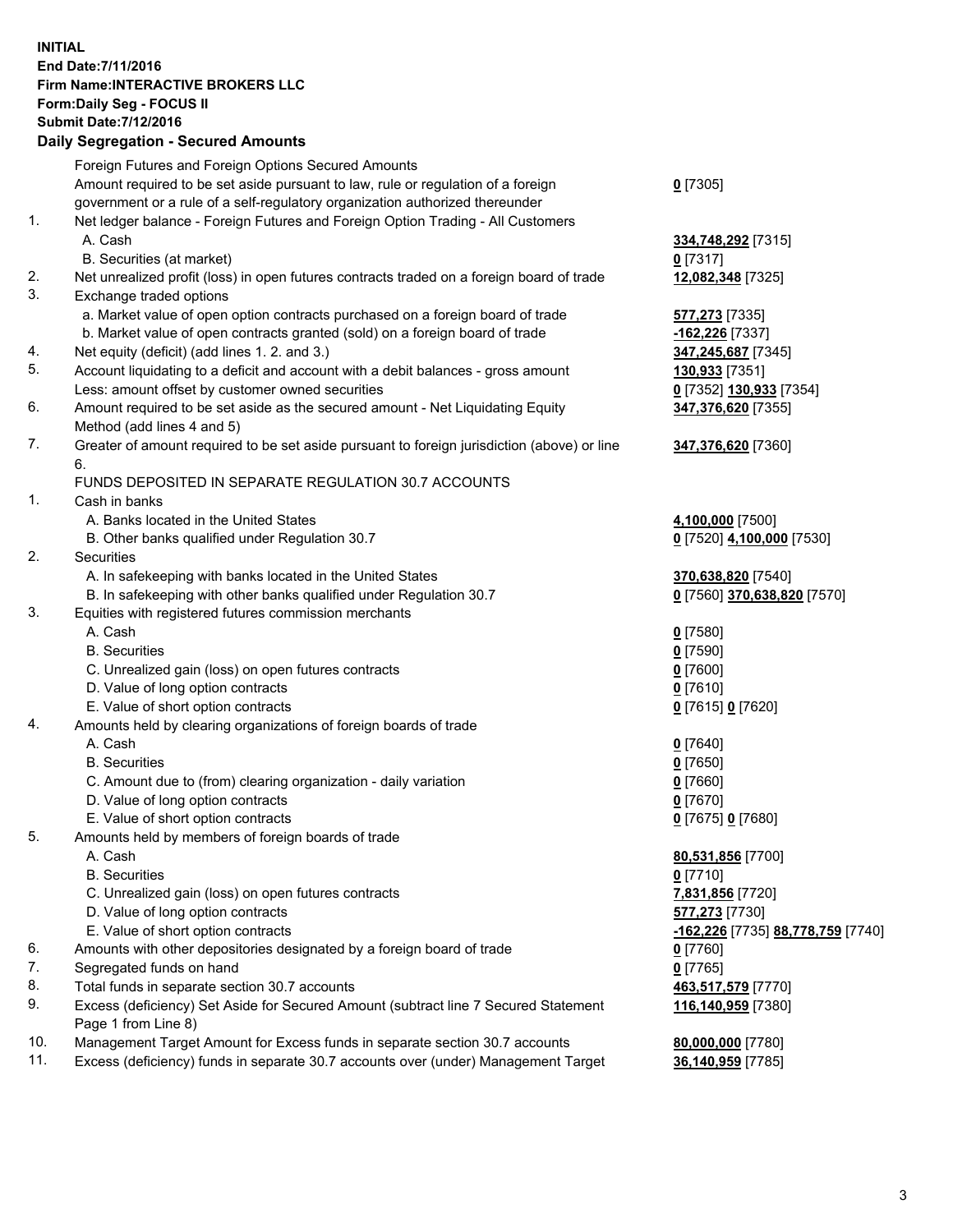**INITIAL End Date:7/11/2016 Firm Name:INTERACTIVE BROKERS LLC Form:Daily Seg - FOCUS II Submit Date:7/12/2016 Daily Segregation - Segregation Statement** SEGREGATION REQUIREMENTS(Section 4d(2) of the CEAct) 1. Net ledger balance A. Cash **3,019,609,147** [7010] B. Securities (at market) **0** [7020] 2. Net unrealized profit (loss) in open futures contracts traded on a contract market **-23,290,717** [7030] 3. Exchange traded options A. Add market value of open option contracts purchased on a contract market **159,080,524** [7032] B. Deduct market value of open option contracts granted (sold) on a contract market **-220,695,666** [7033] 4. Net equity (deficit) (add lines 1, 2 and 3) **2,934,703,288** [7040] 5. Accounts liquidating to a deficit and accounts with debit balances - gross amount **90,080** [7045] Less: amount offset by customer securities **0** [7047] **90,080** [7050] 6. Amount required to be segregated (add lines 4 and 5) **2,934,793,368** [7060] FUNDS IN SEGREGATED ACCOUNTS 7. Deposited in segregated funds bank accounts A. Cash **233,852,017** [7070] B. Securities representing investments of customers' funds (at market) **1,803,260,555** [7080] C. Securities held for particular customers or option customers in lieu of cash (at market) **0** [7090] 8. Margins on deposit with derivatives clearing organizations of contract markets A. Cash **28,688,241** [7100] B. Securities representing investments of customers' funds (at market) **1,151,397,311** [7110] C. Securities held for particular customers or option customers in lieu of cash (at market) **0** [7120] 9. Net settlement from (to) derivatives clearing organizations of contract markets **13,535,008** [7130] 10. Exchange traded options A. Value of open long option contracts **159,076,377** [7132] B. Value of open short option contracts **-220,691,500** [7133] 11. Net equities with other FCMs A. Net liquidating equity **0** [7140] B. Securities representing investments of customers' funds (at market) **0** [7160] C. Securities held for particular customers or option customers in lieu of cash (at market) **0** [7170] 12. Segregated funds on hand **0** [7150] 13. Total amount in segregation (add lines 7 through 12) **3,169,118,009** [7180] 14. Excess (deficiency) funds in segregation (subtract line 6 from line 13) **234,324,641** [7190] 15. Management Target Amount for Excess funds in segregation **155,000,000** [7194] **79,324,641** [7198]

16. Excess (deficiency) funds in segregation over (under) Management Target Amount Excess